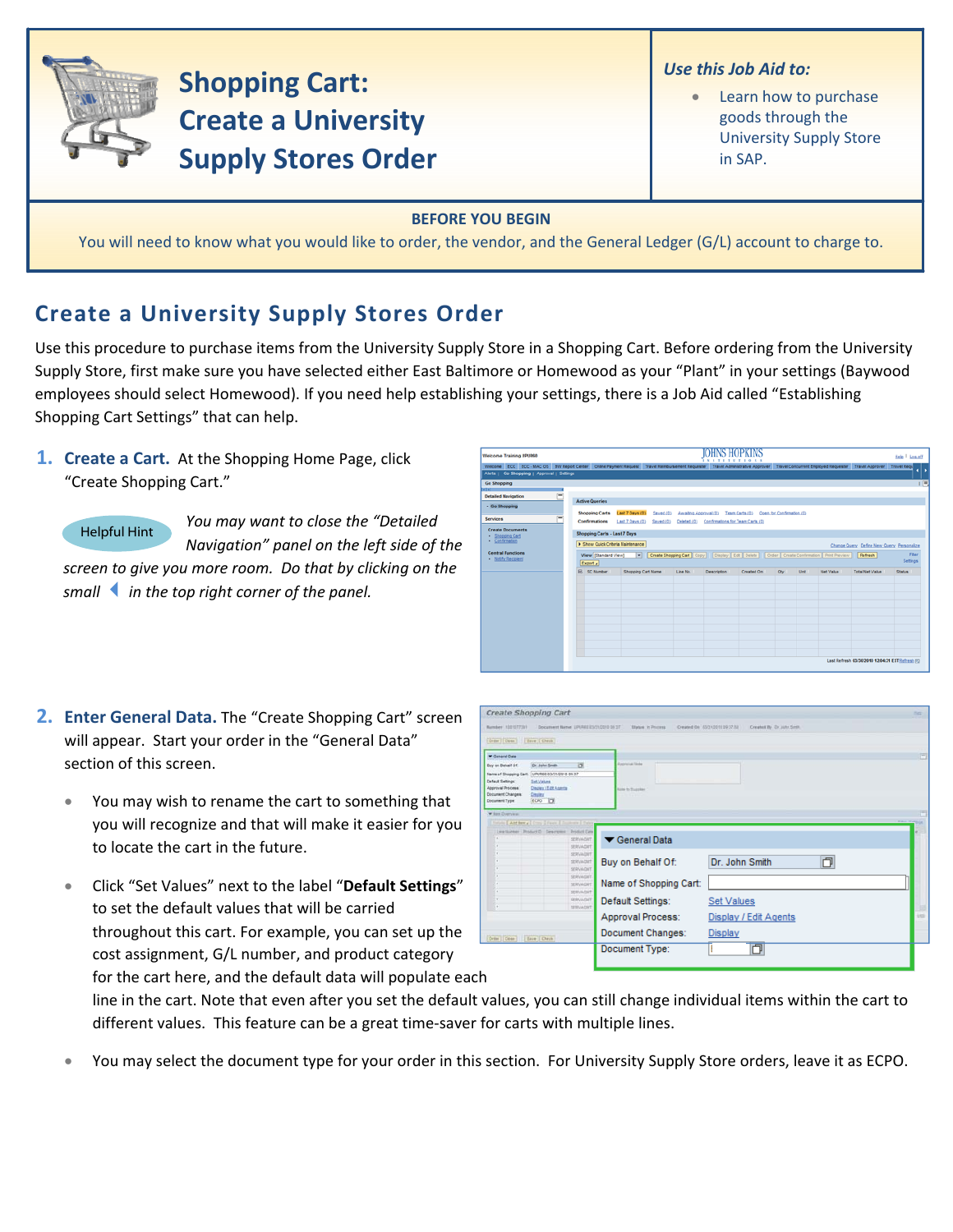

*When the "Change Default Settings" dialog box appears, you won't see all of the tabs that are*

*available to you. Either stretch the box horizontally so that all of the tabs appear, or just click on the white file folder to display a list of the available tabs.*

| <b>Change Default Settings</b> |                                                                                                       |
|--------------------------------|-------------------------------------------------------------------------------------------------------|
|                                | Your data will be transferred to all new items, items already in the shopping cart will be unchanged. |
| Item Basic Data                | <b>Internal Note</b><br>Account Assignment                                                            |
|                                | Item Basic Data<br>v                                                                                  |
| Buy on Behalf of:              | 卣<br>Dr. John Smith<br>Account Assignment                                                             |
| Goods Recipient:               | <b>Internal Note</b><br>Dr. John Smith                                                                |
| Product Category:              | Delivery Address / Performance Location<br>SERVAGMT                                                   |
| Purchase Group:                | Judith Zimmer - Purchasing Grp 32 JHU<br>$\overline{\phantom{a}}$                                     |
| Company Code:                  | JOHNS HOPKINS ENTERPH门                                                                                |
| Location / Plant:              | <b>JHLI Service Provider</b><br>JHU Service Provider                                                  |
| Storage Location:              | 门<br>Storage Location                                                                                 |
|                                | Cancel<br>OK                                                                                          |

**3. Enter the Product ID.** The easiest way to enter Supply Store items is to go to "Item Overview" section of the ca and enter the "**Product ID**" in the Product ID field for each item in your order. If you do this, all of the item information will be automatically populated for you.

|             |            |                    |                         | <b>the Product ID.</b> The easiest way to enter Supply                                                                                                           |          |      | <i><b>LICALE SHOPPHIQ LATE</b></i><br><b>Burnstand 1001077201</b>                                                                                                                                        |                                                                                            |                                                                                                                                                                                                                                                                                                                                                                                                                                                                                                                                                                                                                                                                                                                                                                                                                                                                                                                                                                                                                                                                                |            |            |                         |   |  |  |  |
|-------------|------------|--------------------|-------------------------|------------------------------------------------------------------------------------------------------------------------------------------------------------------|----------|------|----------------------------------------------------------------------------------------------------------------------------------------------------------------------------------------------------------|--------------------------------------------------------------------------------------------|--------------------------------------------------------------------------------------------------------------------------------------------------------------------------------------------------------------------------------------------------------------------------------------------------------------------------------------------------------------------------------------------------------------------------------------------------------------------------------------------------------------------------------------------------------------------------------------------------------------------------------------------------------------------------------------------------------------------------------------------------------------------------------------------------------------------------------------------------------------------------------------------------------------------------------------------------------------------------------------------------------------------------------------------------------------------------------|------------|------------|-------------------------|---|--|--|--|
|             |            |                    |                         | tems is to go to "Item Overview" section of the cart                                                                                                             |          |      | Order Close   Save   Check                                                                                                                                                                               |                                                                                            | Created On 03/31/2019 29:37:58<br>Created By Dr. John Smith<br>Document Name UPUMEE EV21/2310 28 37<br>. Under 11 Process.<br>Approvat Note<br>75<br><b>Saile in Suppler</b><br>Time Safety<br>this LAMbery Line J Fees Country Lines<br>Line Number Product D Creacription Product Category<br>Product Category Description<br>Oelvery Date Notes Attachments Account Assignment Bert Status DocumentType<br>SERVICE AGREEMENTS<br><b>SERVAGNT</b><br>1.000<br>0.00 1 USD<br>03/21/2010<br><b>SERIORANIES</b><br><b>EXIT A 2 MINUTED AT A</b><br>1,000<br>SERVAGM<br>SERVICE AGREEMENTS<br>1.888<br><b>ERE 1, 1, 150</b><br><b>SERVAGUI</b><br>SERVICE ASSEEMENTS.<br>$+100$<br>8.00 1 1150<br>03/21/2010<br>SERVADAE<br>SERVICE AISEEMENTS<br>1.005<br>0.00 1 100<br>55/31/2010<br><b>SERVACUT</b><br>1,000<br>SERVICE ADDITIONALS.<br>8.00 1 1/20<br>23/31/2010<br><b>SERVADIAT</b><br>$-1.000$<br>SEDVICE GODEFUELTS.<br>$0.00$ $X = 0.005$<br><b>Account Assignment</b><br>Attachments<br>DocumentType<br>Delivery Date<br>Notes<br><b>Item Status</b><br>Per<br>Currency |            |            |                         |   |  |  |  |
|             |            |                    |                         | ter the " <b>Product ID</b> " in the Product ID field for<br>em in your order. If you do this, all of the item<br>ation will be automatically populated for you. |          |      | <b>W</b> General Date<br>Buy an Bishart Of<br>Name of Shopping Carr. (UPURED ES/31/2010 09:37)<br>Dataut Sattings<br>Autors val Process<br><b>Document Changes</b><br>Document Type<br>W Berk Diservance | Dr. John Smith<br><b>SALVAGINE</b><br><b>Decise / S.M.Acerta</b><br><b>CALIF:</b><br>100 0 |                                                                                                                                                                                                                                                                                                                                                                                                                                                                                                                                                                                                                                                                                                                                                                                                                                                                                                                                                                                                                                                                                |            |            |                         |   |  |  |  |
|             |            |                    |                         |                                                                                                                                                                  |          |      |                                                                                                                                                                                                          |                                                                                            |                                                                                                                                                                                                                                                                                                                                                                                                                                                                                                                                                                                                                                                                                                                                                                                                                                                                                                                                                                                                                                                                                |            |            |                         |   |  |  |  |
| Line Number | Product ID | <b>Description</b> | <b>Product Category</b> | <b>Product Category Description</b>                                                                                                                              | Quantity | Unit | Net Price / Limit                                                                                                                                                                                        |                                                                                            |                                                                                                                                                                                                                                                                                                                                                                                                                                                                                                                                                                                                                                                                                                                                                                                                                                                                                                                                                                                                                                                                                |            |            |                         |   |  |  |  |
|             | 100324     |                    | <b>SERVAGMT</b>         | <b>SERVICE AGREEMENTS</b>                                                                                                                                        | 1.000    |      |                                                                                                                                                                                                          | 0.00                                                                                       |                                                                                                                                                                                                                                                                                                                                                                                                                                                                                                                                                                                                                                                                                                                                                                                                                                                                                                                                                                                                                                                                                | <b>USD</b> | 03/31/2010 | $\overline{\mathbf{0}}$ | 0 |  |  |  |
|             |            |                    |                         |                                                                                                                                                                  |          |      | [Order]   Close         Save     Chank                                                                                                                                                                   |                                                                                            |                                                                                                                                                                                                                                                                                                                                                                                                                                                                                                                                                                                                                                                                                                                                                                                                                                                                                                                                                                                                                                                                                |            |            |                         |   |  |  |  |

**4. OR, Search for the Product.** If you don't know the Product IDs, you can search for them in the Supply Store Catalog. To do so, click "**Add Item**," and then select "**University Supply Store**" from the drop‐down menu.

| <b>Create Shopping Cart</b>                             |                          |                                       |                                                                                                                                                      |       |                               |              |            |                             |   |          |  |                       | <b>Deli</b> |
|---------------------------------------------------------|--------------------------|---------------------------------------|------------------------------------------------------------------------------------------------------------------------------------------------------|-------|-------------------------------|--------------|------------|-----------------------------|---|----------|--|-----------------------|-------------|
| Number 1001077472                                       |                          | Document Name UPUR29 04/12/2010 13:09 | Status In Process                                                                                                                                    |       | Created On: 04120910 13:09:58 |              |            | Created By Christina Thomas |   |          |  |                       |             |
| Seve Check<br>Order   Cline                             |                          |                                       |                                                                                                                                                      |       |                               |              |            |                             |   |          |  |                       |             |
| T General Data                                          |                          |                                       |                                                                                                                                                      |       |                               |              |            |                             |   |          |  |                       | Е           |
| Buy on Behalf Of                                        | <b>Christina Thomas</b>  | m                                     | Approval Note                                                                                                                                        |       |                               |              |            |                             |   |          |  |                       |             |
| Name of Shopping Cart.                                  | (UPUR29 04/12/2010 12:09 |                                       |                                                                                                                                                      |       |                               |              |            |                             |   |          |  |                       |             |
| <b>Cefault Settings:</b><br>Set Values                  |                          |                                       |                                                                                                                                                      |       |                               |              |            |                             |   |          |  |                       |             |
| Approval Process.<br>Decument Changes<br>Depley         | Degley / Edit Agents     |                                       | Note to Supplier                                                                                                                                     |       |                               |              |            |                             |   |          |  |                       |             |
| ECPO IT<br><b>Decument Type:</b>                        |                          |                                       |                                                                                                                                                      |       |                               |              |            |                             |   |          |  |                       |             |
|                                                         |                          |                                       |                                                                                                                                                      |       |                               |              |            |                             |   |          |  |                       |             |
|                                                         |                          |                                       |                                                                                                                                                      |       |                               |              |            |                             |   |          |  |                       |             |
| <b>Witness</b>                                          |                          |                                       |                                                                                                                                                      |       |                               |              |            |                             |   |          |  |                       | m           |
| Division   Add Remail Copy   P On   Chaskapa   Civision |                          |                                       |                                                                                                                                                      |       |                               |              |            |                             |   |          |  | <b>Filer Settings</b> |             |
| Old Shopping Carts and Templates                        |                          | cripton Product Category              | Product Category Deacration Quantity Unit Net Price / Limit Per Currency Delivery Date Notes Attachments Account Assignment item Status DocumentType |       |                               |              |            |                             |   |          |  |                       |             |
| <b>University Supply Stores</b>                         |                          | SERVAGNIT                             | SERVICE AGREEMENTS                                                                                                                                   | 1.000 | 0.00                          | -15          | <b>USD</b> | 04/12/2010                  | ٥ | s        |  |                       |             |
| HopkinsSelect eMarketplace                              |                          | <b>SERVAGNIT</b>                      | SERVICE AGREEMENTS                                                                                                                                   | 1,000 | 0.00.                         | ٠            | <b>USD</b> | 04/12/2010                  | ٠ | ٠        |  |                       |             |
| ٠                                                       |                          | <b>SERVADILY</b>                      | SERVICE AGREEMENTS                                                                                                                                   | 1.000 | 0.00                          |              | uso.       | 04/12/2010                  | ٠ | ٠        |  |                       |             |
| ٠                                                       |                          | SERVAGNIT                             | SERVICE AGREEMENTS                                                                                                                                   | 1.000 | 0.00                          | ٠            | <b>USD</b> | 04/12/2010                  | t | ۰        |  |                       |             |
| ٠                                                       |                          | SERVAGNIT                             | SERVICE AGREEMENTS                                                                                                                                   | 1.000 | 0.00                          |              | $1$ usp    | 04/12/2010                  | ٠ | ٠        |  |                       |             |
| ٠                                                       |                          | <b>SERVAGET</b>                       | SERVICE AGREEMENTS.                                                                                                                                  | 1.000 | 0.00                          | $\mathbf{f}$ | <b>USD</b> | 04/12/2010                  | ٠ | ٠        |  |                       |             |
| ٠                                                       |                          | SERVAGNIT                             | SERVICE AGREEMENTS                                                                                                                                   | 1,000 | 0.00                          | $+$          | <b>USD</b> | 04/12/2010                  | ٠ | ٠        |  |                       |             |
| ٠                                                       |                          | <b>SERVAGNIT</b>                      | SERVICE AGREEMENTS                                                                                                                                   | 1.000 | 0.00                          |              | 1.150      | 64/12/2018                  | ٠ | $\alpha$ |  |                       |             |
| ٠                                                       |                          | SERVAGNIT                             | SERVICE AGREEMENTS                                                                                                                                   | 1.000 | 0.00                          | 11           | - USD      | 64/12/2010                  | ÷ | ٠        |  |                       |             |

- **5. Search for the Item.** In this example, we will order test tubes. Enter your search term in the **Keyword** field, then click "Search."
	- Select the items you wish to purchase by placing check marks in the select boxes. Then click "**Add to Cart**."

|                                     |                    |                 | <b>SRM-MDM Product Catalog</b>                                                     |            |                                   |                                                                          |          |                     |             |
|-------------------------------------|--------------------|-----------------|------------------------------------------------------------------------------------|------------|-----------------------------------|--------------------------------------------------------------------------|----------|---------------------|-------------|
| Search                              | Search Criteria    |                 | <b>Shopping Lists</b>                                                              |            |                                   |                                                                          |          |                     |             |
|                                     | Keyword: test tube |                 |                                                                                    |            | Search                            | <b>Reset Search   Advanced Search</b>                                    |          |                     |             |
| <b>Products</b><br><b>List View</b> |                    |                 | Found 7 item(s) of 609 and showing 1 to 7                                          |            |                                   |                                                                          |          |                     |             |
| г<br>Sele <sub>ct</sub>             | Add to Cart        | $-\text{ction}$ | Compare Add to Shopping List Remove from Shopping List<br><b>Short Description</b> | Product ID | Manufacturer                      | Number of Items Per Page 10<br>Manufacturer Part Number Price (estimate) |          | Price Base Quantity | Internal    |
| $\overline{\mathsf{v}}$             | wuanny<br>1        | Α               | <b>BRUSH RADIAL</b><br><b>TIP TEST TUBE</b><br><b>11in LONG 12/</b>                | 100324     | <b>JUSTMAN</b><br><b>BRUSH</b>    | 2088                                                                     | S 43.92  | EACH                | EACH        |
| Ω                                   | 1                  | è.              | <b>BRUSH TEST</b><br><b>TUBE 13/8X4IN</b><br><b>12/PK</b>                          | 100514     | <b>JUSTMAN</b><br><b>BRUSH</b>    | 035725                                                                   |          |                     | <b>EACH</b> |
| п                                   | 1                  | Ψ               | <b>TEST TUBE</b><br><b>W/CAP 12X75.</b><br><b>BAG/125</b>                          | 100557     | <b>I ARWARE</b><br><b>MEDICAL</b> | 149592A                                                                  |          |                     | CASE        |
| $\overline{\mathsf{v}}$             | $\mathbf{1}$       | A               | <b>TUBES TEST</b><br><b>DISPOSABLE</b><br><b>POLYPROPYLENE</b><br>W/SN             | 100145     | <b>FALCON</b>                     | 2059                                                                     | S 114.71 | CASE                | CASE        |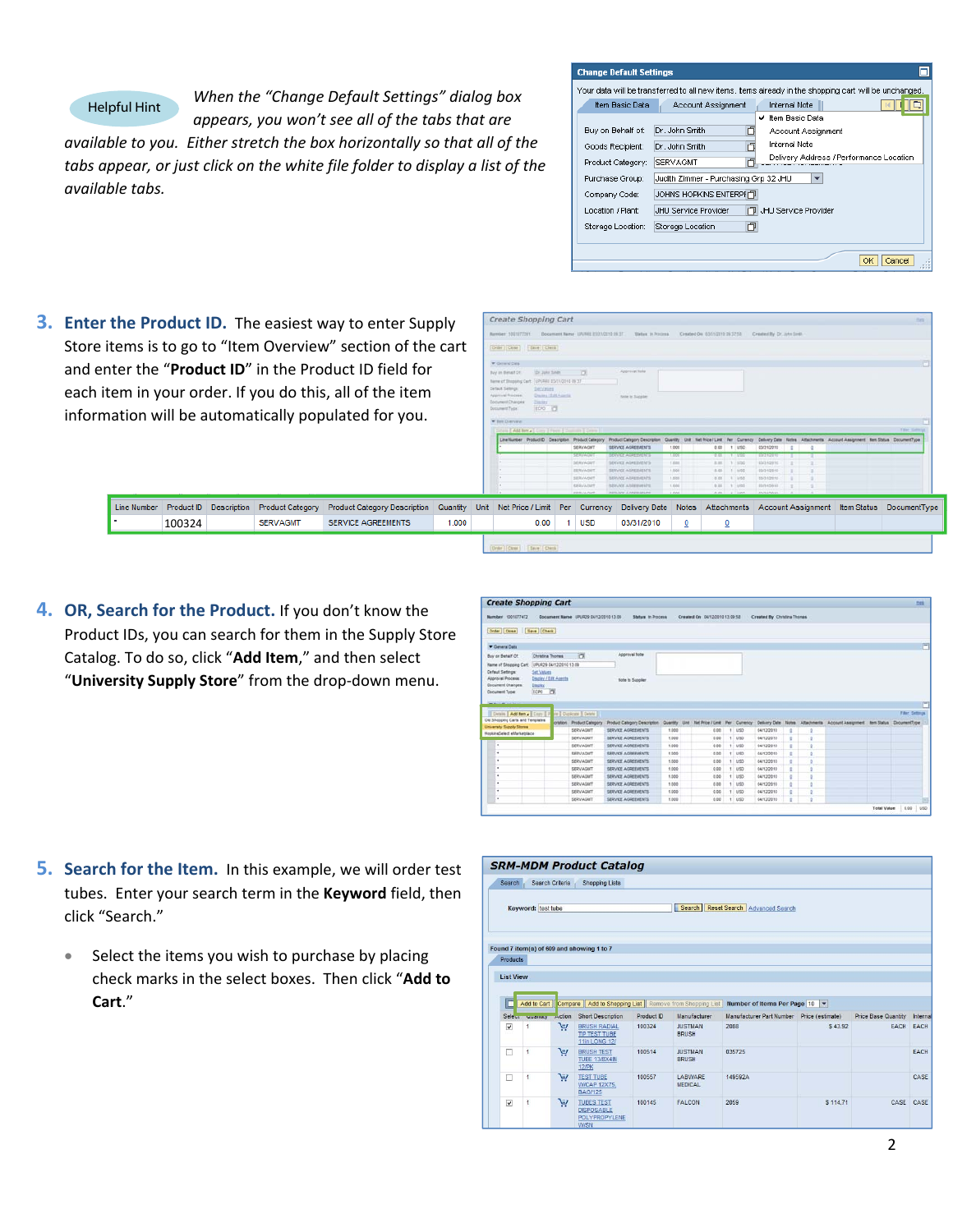- All of the items that you order will appear on your shopping cart when you return to the "Create Shopping Cart" screen.
- Your account assignment, delivery address, etc. will all be pulled from your settings. You may wish to double‐check them now by clicking on "**Details**," and then clicking on the individual tabs.
- Note that you may not split the cost assignment for Supply Store orders.
- **6. Check the Order.** Your order is now complete. Click "**Check**" (either at the top or the bottom of the screen) to verify the order and make sure that no error messages appear at the top of the screen.

|                              |                                   | <b>Create Shopping Cart</b>                                                           |                         |                                                                                                                                                                    |        |                  |                            |            |                  |  |                                                                |                    |                                                            | $\equiv$ |
|------------------------------|-----------------------------------|---------------------------------------------------------------------------------------|-------------------------|--------------------------------------------------------------------------------------------------------------------------------------------------------------------|--------|------------------|----------------------------|------------|------------------|--|----------------------------------------------------------------|--------------------|------------------------------------------------------------|----------|
| Number 1001071471            |                                   | Decement Name: LPUSZ0 04/12/2010 12:18                                                | <b>Status</b> A Process | Created On: EN1202010 1218111                                                                                                                                      |        |                  | Created By Chronica Thomas |            |                  |  |                                                                |                    |                                                            |          |
| Order (Close) [Save] (Check) |                                   |                                                                                       |                         |                                                                                                                                                                    |        |                  |                            |            |                  |  |                                                                |                    |                                                            |          |
| <b>Willenson Date</b>        |                                   |                                                                                       |                         |                                                                                                                                                                    |        |                  |                            |            |                  |  |                                                                |                    |                                                            |          |
| Roy Int Behalf 197           |                                   | Adareval Tiche<br>Dennis Premier                                                      |                         |                                                                                                                                                                    |        |                  |                            |            |                  |  |                                                                |                    |                                                            |          |
|                              |                                   | Nene of Shopping Cart. (UPURZS S412/2010 12:59)                                       |                         |                                                                                                                                                                    |        |                  |                            |            |                  |  |                                                                |                    |                                                            |          |
| Debut Setrus                 | Set Values                        |                                                                                       |                         |                                                                                                                                                                    |        |                  |                            |            |                  |  |                                                                |                    |                                                            |          |
| Assessed Process.            |                                   | Dazier (Toll Agents)<br><b>Now to Supplier</b>                                        |                         |                                                                                                                                                                    |        |                  |                            |            |                  |  |                                                                |                    |                                                            |          |
| <b>Solomed Diarges</b>       | Daster                            |                                                                                       |                         |                                                                                                                                                                    |        |                  |                            |            |                  |  |                                                                |                    |                                                            |          |
|                              |                                   |                                                                                       |                         |                                                                                                                                                                    |        |                  |                            |            |                  |  |                                                                |                    |                                                            |          |
| <b>Document Type:</b>        | <b>EDID TO</b>                    |                                                                                       |                         |                                                                                                                                                                    |        |                  |                            |            |                  |  |                                                                |                    |                                                            |          |
| <b>W ham Overview</b>        |                                   |                                                                                       |                         |                                                                                                                                                                    |        |                  |                            |            |                  |  |                                                                |                    |                                                            |          |
|                              |                                   |                                                                                       |                         |                                                                                                                                                                    |        |                  |                            |            |                  |  |                                                                |                    |                                                            |          |
|                              |                                   | Delais   Add form   Capy   Form   Dustries   Delais                                   |                         |                                                                                                                                                                    |        |                  |                            |            |                  |  |                                                                |                    |                                                            |          |
| Line Number                  | Preduct D. : Deacration<br>100324 |                                                                                       | 41150000                | Product Calencery Product Calencery Description Duartiful Unit Red Post Libert Carl Date Debuty Date United Additionally Account Associated<br>LAB SURRUES & EQUIP |        | <b>AAC</b>       | 43.92                      | $-1 - 100$ | <b>BAYTIGSHE</b> |  |                                                                | <b>Barn Status</b> | Fiker Dallergk<br>Document <sup>7</sup> ape<br><b>BORS</b> |          |
|                              | 100145                            | BRUSH ANDHL TR 1937 TUBE 11H LONG TO                                                  | AVV20DOC                | LAB SURRUPS & EQUIP                                                                                                                                                |        |                  | 114.71                     | $1 - 1000$ | 34/17/2012       |  | Cost Center (NHC20073)                                         |                    |                                                            |          |
| $-7$<br>$+2$                 | <b>SIMSAK</b>                     | TUBES TEST DISPOSABLE POLYPROPYLINE SIST<br>Tuests 1637 POLYPROPYLEM: WITH Stude CARS | 41150000                | LAB SUPPLIES & EQUIP                                                                                                                                               |        | 1.5V<br>$1 - 25$ | <b>B1.61</b>               | 1.955      | sernores         |  | <b>Cost Center (1916) profits</b><br>Cost Center (1810)(86712) |                    | too<br>BOYO                                                |          |
| ×                            |                                   |                                                                                       | <b>SERVAGNT</b>         | SERVICE AGREEMENTS                                                                                                                                                 | $+500$ |                  | 1.00                       | $+1.950$   | 04/12/2010       |  |                                                                |                    |                                                            |          |
| ٠                            |                                   |                                                                                       | <b>MINAGET</b>          | SERVER AGREEMENTS                                                                                                                                                  | 1,800  |                  | 6.36                       | 1.146      | bert2d9 (E)      |  |                                                                |                    |                                                            |          |
| ×                            |                                   |                                                                                       | SERVADAT                | SERVICE AGREEMENTS                                                                                                                                                 | 1,869  |                  | 6.96                       | $+1460$    | 94/12/2010       |  |                                                                |                    |                                                            |          |
| ٠                            |                                   |                                                                                       | <b><i>MINVAGET</i></b>  | SERVICE ADMISSIONS                                                                                                                                                 | 1,800  |                  | 6.95                       | 1.1957     | 64/12/2019       |  |                                                                |                    |                                                            |          |
| ×                            |                                   |                                                                                       | <b>SERVAGET</b>         | SERVCE ADRESSENTS                                                                                                                                                  | 1,300  |                  | 6.98                       | 1.100      | 14/12/2012       |  |                                                                |                    |                                                            |          |
| ٠                            |                                   |                                                                                       | SERVAGNT                | SERVICE AGREEMENTS                                                                                                                                                 | 1,800  |                  | 0.30                       | $+1.950$   | S4/12/2010       |  |                                                                |                    |                                                            |          |

|                                                | <b>Create Shopping Cart</b>            |                           |       |                                |            |                           |   |   |                                      |                 | their                   |
|------------------------------------------------|----------------------------------------|---------------------------|-------|--------------------------------|------------|---------------------------|---|---|--------------------------------------|-----------------|-------------------------|
| Namber 1001077391                              | Document Name UPUR60 53/31/2010 59:37  | Status in Process.        |       | Created On 03/31/2010 09:37:58 |            | Created By Dr. John Smith |   |   |                                      |                 |                         |
| Shopping cart 1001077391 has no errors         |                                        |                           |       |                                |            |                           |   |   |                                      |                 |                         |
| Criter Close                                   | <b>Save Check</b>                      |                           |       |                                |            |                           |   |   |                                      |                 |                         |
| <b>W</b> General Data                          |                                        |                           |       |                                |            |                           |   |   |                                      |                 |                         |
| Buy in Satur D1                                | <b>By Jone heats</b><br>--             | Approval Note             |       |                                |            |                           |   |   |                                      |                 |                         |
| Name of Shopping Cart: UPUR60 03/21/2010 09:37 |                                        |                           |       |                                |            |                           |   |   |                                      |                 |                         |
|                                                |                                        |                           |       |                                |            |                           |   |   |                                      |                 |                         |
| <b>Calcula Fallings</b>                        | <b>Road School</b>                     |                           |       |                                |            |                           |   |   |                                      |                 |                         |
|                                                | Shopping cart 1001077391 has no errors |                           |       |                                |            |                           |   |   |                                      |                 |                         |
|                                                |                                        |                           |       |                                |            |                           |   |   |                                      |                 |                         |
|                                                |                                        |                           |       |                                |            |                           |   |   |                                      |                 | <b>Fiter Settings</b>   |
|                                                |                                        |                           |       |                                |            | <b>Kery Date</b>          |   |   | Notes Attachments Account Assignment |                 | ten Status DocumentType |
|                                                |                                        |                           |       |                                |            | 05/2010                   |   |   | Cost Center (1210209732)             | In Process ECPO |                         |
|                                                |                                        |                           |       |                                |            | 31/2010                   |   | ż |                                      |                 |                         |
|                                                |                                        |                           |       |                                |            | 21/2010                   | ٠ | ı |                                      |                 |                         |
|                                                | <b>SEVANDI</b>                         | <b>SERVICE AGREEMENTS</b> | 1,000 | 0.001                          | $t = 0.00$ | 03/21/2010                |   |   |                                      |                 |                         |
| ٠                                              | <b>SERVAGILT</b>                       | SERVICE AGREEMENTS        | 1.500 | 0.05                           | $t$ uso    | 03/21/2010                |   | t |                                      |                 |                         |

**7. Place the Order.** Once you have verified the order, click "**Order**." You will see a message at the top of the screen that says "Actions performed successfully."

In addition, you will see a message in the box at the top of the screen that says that the shopping cart was ordered successfully.

When your order is complete, click "**Close**" to return to the Shopping Cart Home Page.

**8. Print Preview.** The "**Print Preview**" button will appear once you have placed the order. You may wish to print a copy of your order in case there is a problem finding the shopping cart later.

|                                        | <b>Create Shopping Cart</b>                                                           |                    |       |                                 |              |                           |  |  | ten               |
|----------------------------------------|---------------------------------------------------------------------------------------|--------------------|-------|---------------------------------|--------------|---------------------------|--|--|-------------------|
| Nuesber: 1001077381                    | Document Name: UPUR65 03/31/2010 09:37                                                | Status in Process  |       | Created On: 03/31/2010 09:37:58 |              | Created By Dr. John Smith |  |  |                   |
| Shepping cart 1001077281 has no errors |                                                                                       |                    |       |                                 |              |                           |  |  |                   |
| Order 2008<br><b>W</b> General Date    | Save   Check                                                                          |                    |       |                                 |              |                           |  |  | m                 |
|                                        |                                                                                       |                    |       |                                 |              |                           |  |  |                   |
|                                        | Druste teel<br>m                                                                      | Approval fiste     |       |                                 |              |                           |  |  |                   |
|                                        | Name of Shopping Cart: UPUR60 03/31/2010 09:37                                        |                    |       |                                 |              |                           |  |  |                   |
| Bay on Behalf Of                       | V Shopping cart "UPUR60 03/31/2010 09:37" with number 1001077391 ordered successfully |                    |       |                                 |              |                           |  |  | <b>be</b>         |
|                                        | <b>SERVAGINT</b>                                                                      | SERVICE AGREEMENTS | 1.000 | 0.00                            | $t$   $w$ 60 | 03/31/2010                |  |  | C<br><b>Cirga</b> |

|                                        | Action performed successfully:1001077454                                                |                         |                          |                                |                             |
|----------------------------------------|-----------------------------------------------------------------------------------------|-------------------------|--------------------------|--------------------------------|-----------------------------|
| Number 1001077454                      | Document Name UPUR29 04/08/2010 14:34                                                   |                         | Status Awaiting Approval | Created On 04/08/2010 14:34:50 | Created By Christina Thomas |
|                                        | wfl Shopping cart "UPUR29 04/08/2010 14:34" with number 1001077454 ordered successfully |                         |                          |                                |                             |
|                                        |                                                                                         |                         |                          |                                |                             |
|                                        |                                                                                         |                         |                          |                                |                             |
| Print Preview<br>Close                 | Refresh                                                                                 |                         |                          |                                |                             |
| General Data                           |                                                                                         |                         |                          |                                |                             |
| Buy on Behalf Of:                      | Christina Thomas                                                                        | Approval Note           |                          |                                |                             |
|                                        | Name of Shopping Cart: UPUR29 04/08/2010 14:34                                          |                         |                          |                                |                             |
| Default Settings:<br>Approval Process: | Set Values<br>Display / Edit Agents                                                     | <b>Mote to Supplier</b> |                          |                                |                             |